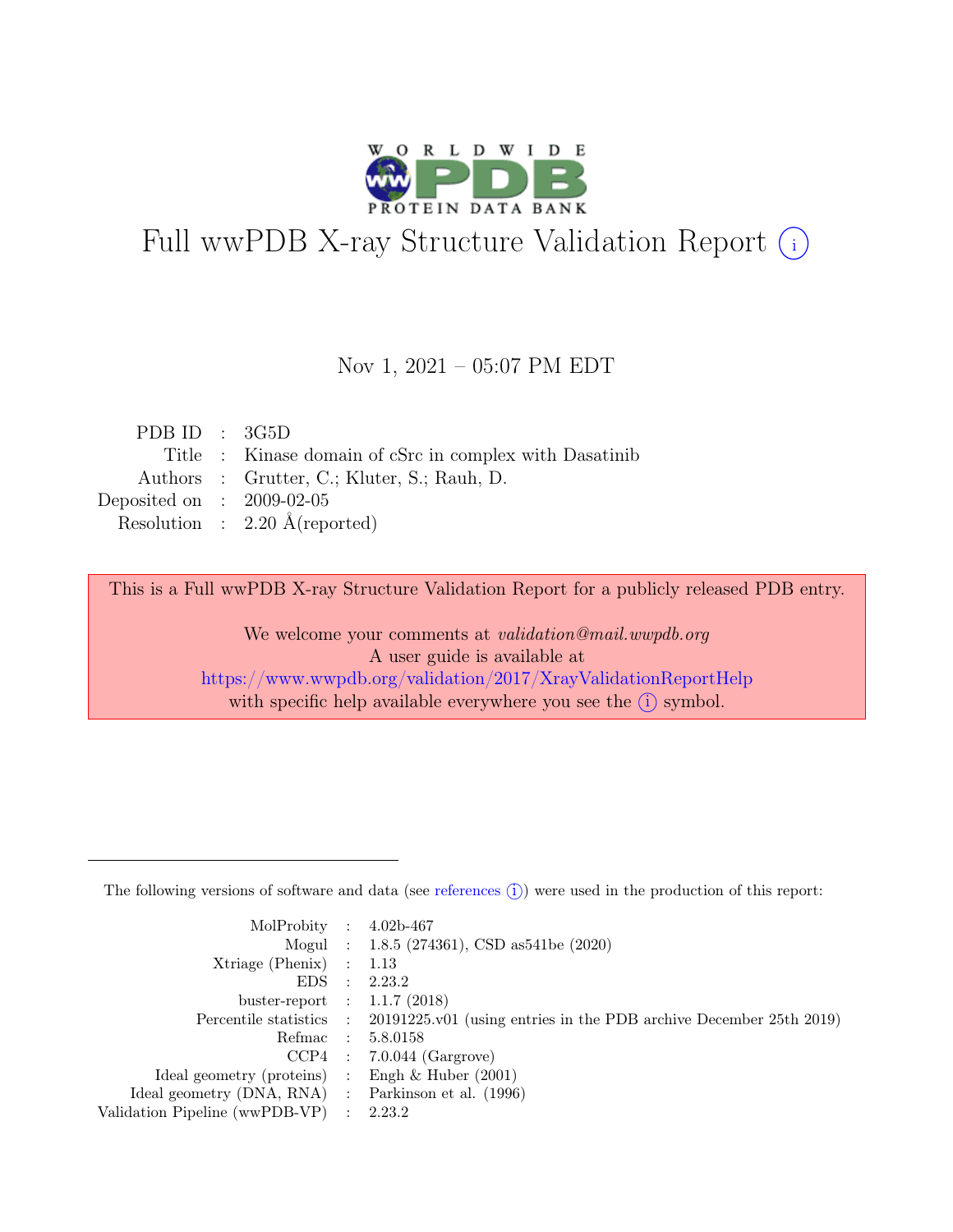# 1 Overall quality at a glance  $(i)$

The following experimental techniques were used to determine the structure: X-RAY DIFFRACTION

The reported resolution of this entry is 2.20 Å.

Percentile scores (ranging between 0-100) for global validation metrics of the entry are shown in the following graphic. The table shows the number of entries on which the scores are based.



| Metric                | Whole archive<br>$(\#\text{Entries})$ | Similar resolution<br>$(\#\text{Entries}, \, \text{resolution range}(\textup{\AA}))$ |
|-----------------------|---------------------------------------|--------------------------------------------------------------------------------------|
| $R_{free}$            | 130704                                | 4898 (2.20-2.20)                                                                     |
| Clashscore            | 141614                                | 5594 (2.20-2.20)                                                                     |
| Ramachandran outliers | 138981                                | 5503 (2.20-2.20)                                                                     |
| Sidechain outliers    | 138945                                | 5504 (2.20-2.20)                                                                     |
| RSRZ outliers         | 127900                                | 4800 (2.20-2.20)                                                                     |

The table below summarises the geometric issues observed across the polymeric chains and their fit to the electron density. The red, orange, yellow and green segments of the lower bar indicate the fraction of residues that contain outliers for  $\geq$ =3, 2, 1 and 0 types of geometric quality criteria respectively. A grey segment represents the fraction of residues that are not modelled. The numeric value for each fraction is indicated below the corresponding segment, with a dot representing fractions <=5% The upper red bar (where present) indicates the fraction of residues that have poor fit to the electron density. The numeric value is given above the bar.

| Mol | $\cap$ hain | Length | Quality of chain |     |     |
|-----|-------------|--------|------------------|-----|-----|
|     |             | 286    | 10%<br>73%       | 14% | 10% |
|     |             | 286    | 6%<br>72%        | 15% | 10% |

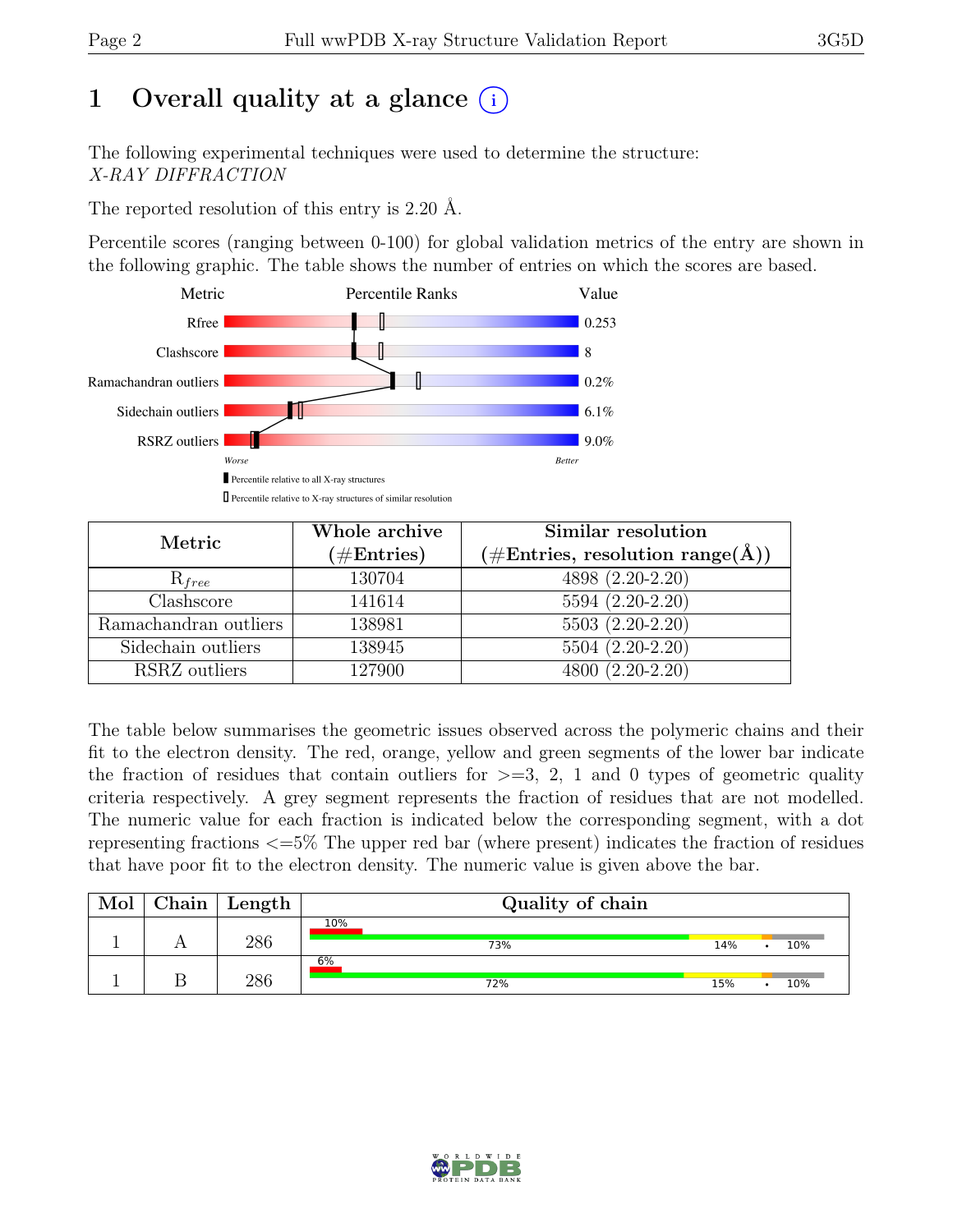# 2 Entry composition (i)

There are 4 unique types of molecules in this entry. The entry contains 4441 atoms, of which 0 are hydrogens and 0 are deuteriums.

In the tables below, the ZeroOcc column contains the number of atoms modelled with zero occupancy, the AltConf column contains the number of residues with at least one atom in alternate conformation and the Trace column contains the number of residues modelled with at most 2 atoms.

| Mol | Chain   Residues | Atoms |                 |   |  |  | ZeroOcc   AltConf   Trace |  |
|-----|------------------|-------|-----------------|---|--|--|---------------------------|--|
|     | 256              | Total | $C \tN$         |   |  |  |                           |  |
|     |                  | 2065  | 1327 344 378 16 |   |  |  |                           |  |
|     | 257              | Total | C               | N |  |  |                           |  |
|     |                  | 2073  | 1332 345 379    |   |  |  |                           |  |

• Molecule 1 is a protein called Proto-oncogene tyrosine-protein kinase Src.

|  |  | There are 8 discrepancies between the modelled and reference sequences: |
|--|--|-------------------------------------------------------------------------|
|  |  |                                                                         |

| Chain | Residue | Modelled   | Actual<br>Comment |                                          | Reference         |
|-------|---------|------------|-------------------|------------------------------------------|-------------------|
| A     | 248     | <b>GLY</b> |                   | expression tag                           | <b>UNP P00523</b> |
| A     | 249     | <b>HIS</b> |                   | expression tag                           | <b>UNP P00523</b> |
| A     | 250     | <b>MET</b> |                   | expression tag                           | <b>UNP P00523</b> |
| A     | 345     | <b>CYS</b> | <b>SER</b>        | <b>UNP P00523</b><br>engineered mutation |                   |
| B     | 248     | <b>GLY</b> |                   | expression tag                           | <b>UNP P00523</b> |
| B     | 249     | <b>HIS</b> |                   | expression tag                           | <b>UNP P00523</b> |
| В     | 250     | <b>MET</b> | expression tag    |                                          | <b>UNP P00523</b> |
| В     | 345     | <b>CYS</b> | <b>SER</b>        | engineered mutation                      | <b>UNP P00523</b> |

• Molecule 2 is N-(2-CHLORO-6-METHYLPHENYL)-2-({6-[4-(2-HYDROXYETHYL)PIPE RAZIN-1-YL]-2-METHYLPYRIMIDIN-4-YL}AMINO)-1,3-THIAZOLE-5-CARBOXAMID E (three-letter code: 1N1) (formula:  $C_{22}H_{26}C1N_7O_2S$ ).

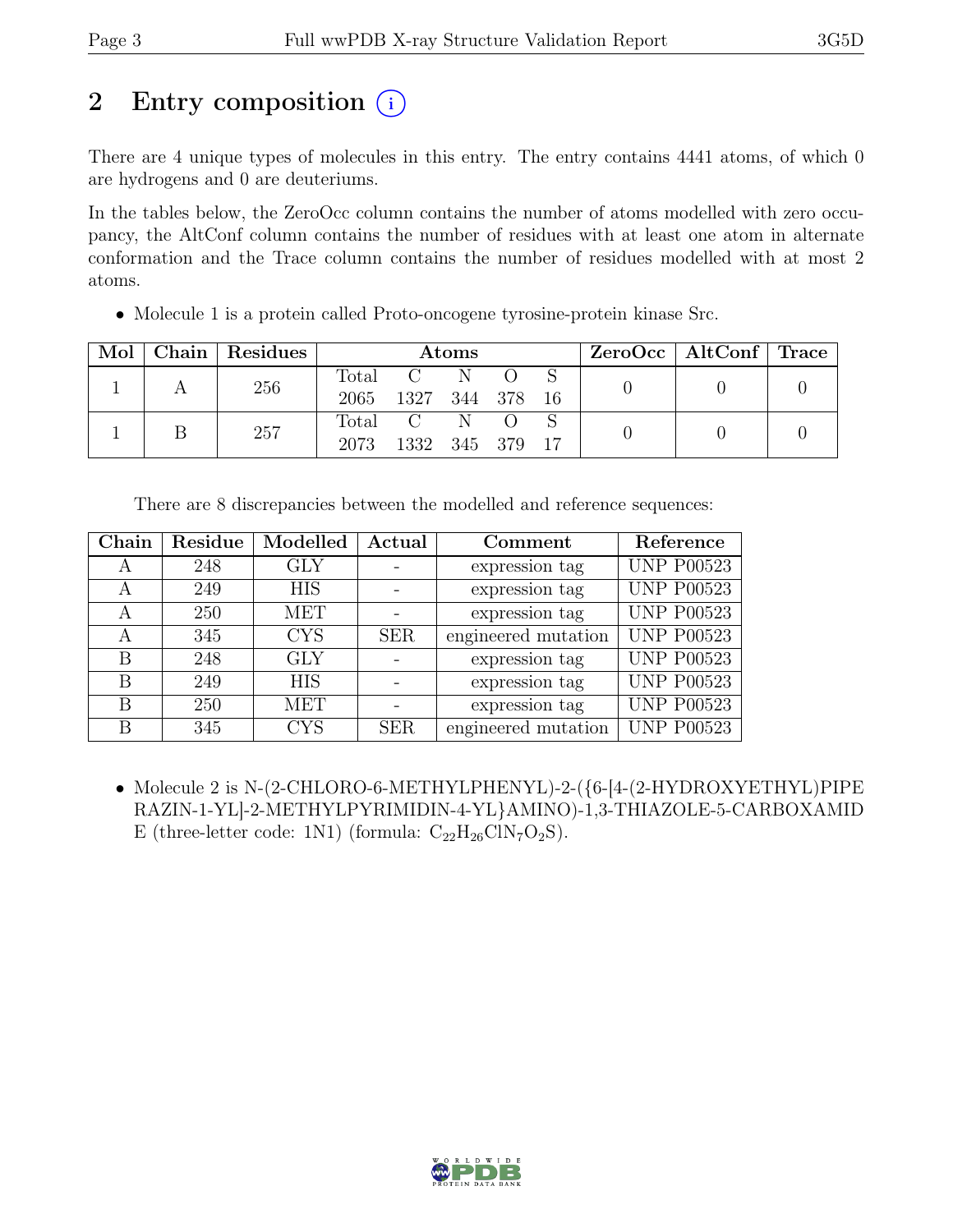

|  |  | Mol   Chain   Residues | <b>Atoms</b>                    |          |  |  |  | $ZeroOcc \   \$ AltConf |  |  |
|--|--|------------------------|---------------------------------|----------|--|--|--|-------------------------|--|--|
|  |  |                        | Total C Cl N $O$ $\overline{S}$ |          |  |  |  |                         |  |  |
|  |  | 33 22 1 7 2            |                                 |          |  |  |  |                         |  |  |
|  |  |                        | Total C Cl N O S                |          |  |  |  |                         |  |  |
|  |  | 33                     |                                 | 22 1 7 2 |  |  |  |                         |  |  |

• Molecule 3 is GLYCEROL (three-letter code: GOL) (formula:  $C_3H_8O_3$ ).



|  | Mol   Chain   Residues | <b>Atoms</b> | $ZeroOcc \   \$ AltConf |
|--|------------------------|--------------|-------------------------|
|  |                        | Total C O    |                         |
|  |                        | Total C O    |                         |

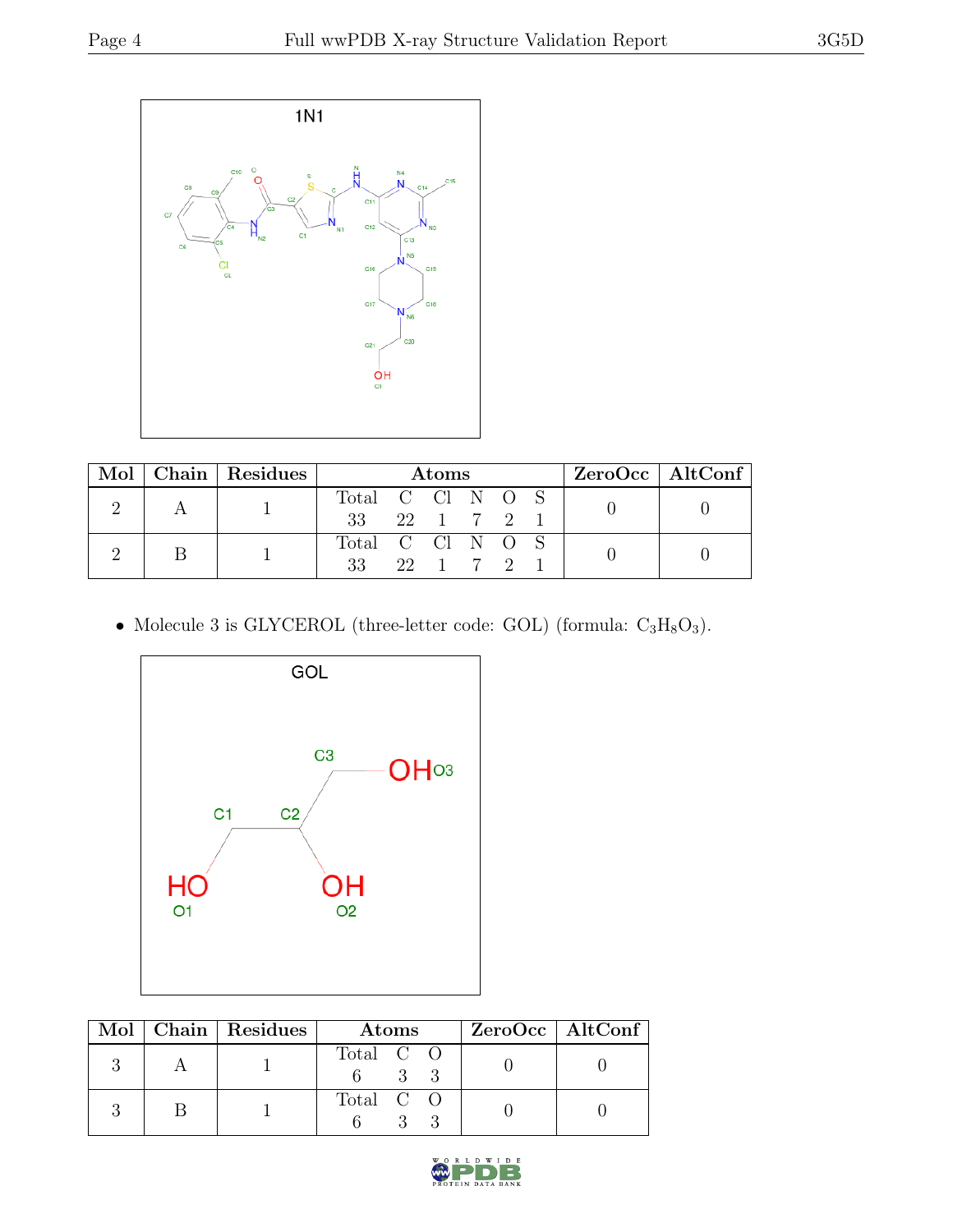$\bullet\,$  Molecule 4 is water.

|  | Mol   Chain   Residues | Atoms               | ZeroOcc   AltConf |
|--|------------------------|---------------------|-------------------|
|  | 114                    | Total<br>114<br>114 |                   |
|  | 111                    | Total<br>111        |                   |

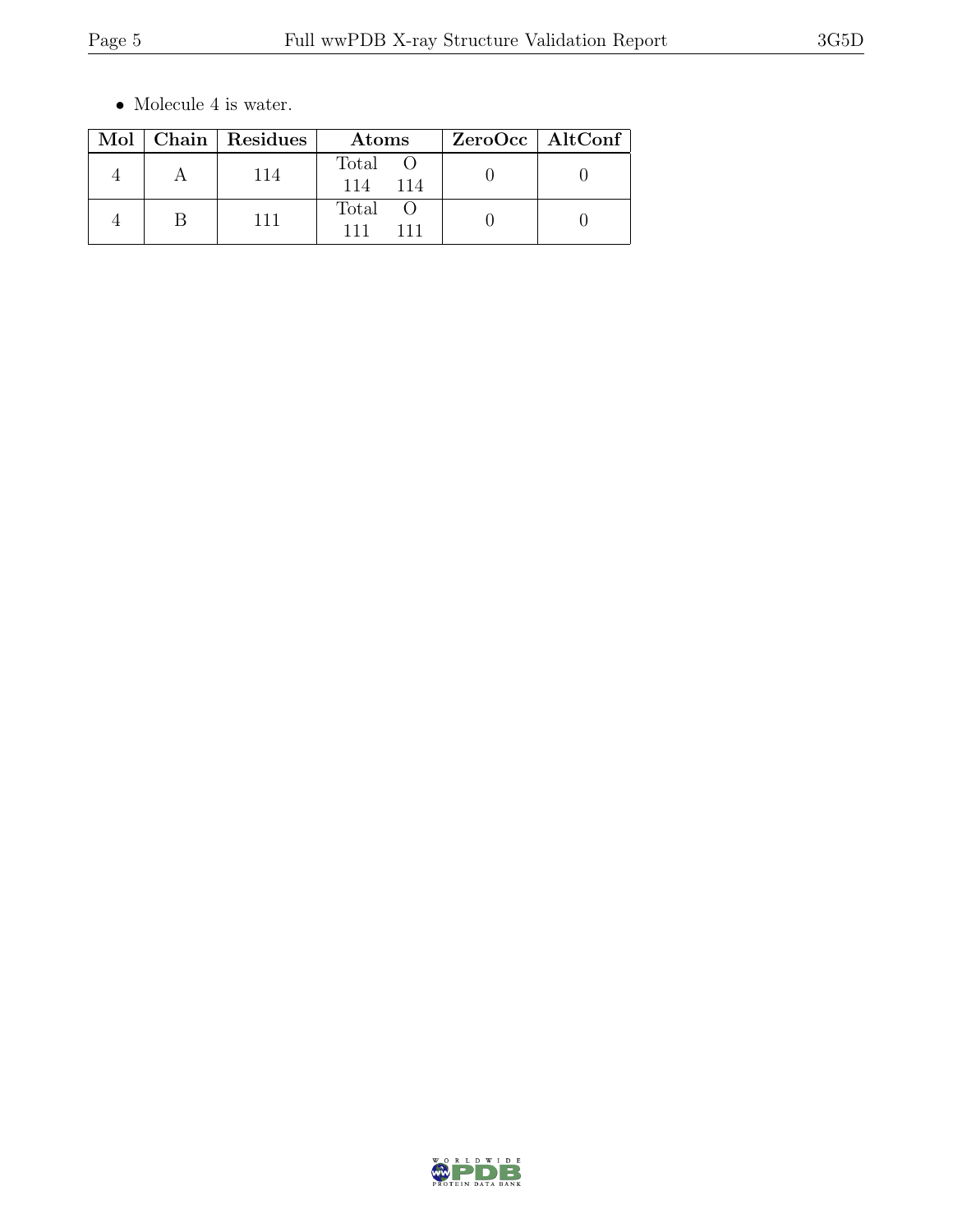# 3 Residue-property plots  $(i)$

These plots are drawn for all protein, RNA, DNA and oligosaccharide chains in the entry. The first graphic for a chain summarises the proportions of the various outlier classes displayed in the second graphic. The second graphic shows the sequence view annotated by issues in geometry and electron density. Residues are color-coded according to the number of geometric quality criteria for which they contain at least one outlier:  $green = 0$ , yellow  $= 1$ , orange  $= 2$  and red  $= 3$  or more. A red dot above a residue indicates a poor fit to the electron density (RSRZ > 2). Stretches of 2 or more consecutive residues without any outlier are shown as a green connector. Residues present in the sample, but not in the model, are shown in grey.



• Molecule 1: Proto-oncogene tyrosine-protein kinase Src

• Molecule 1: Proto-oncogene tyrosine-protein kinase Src



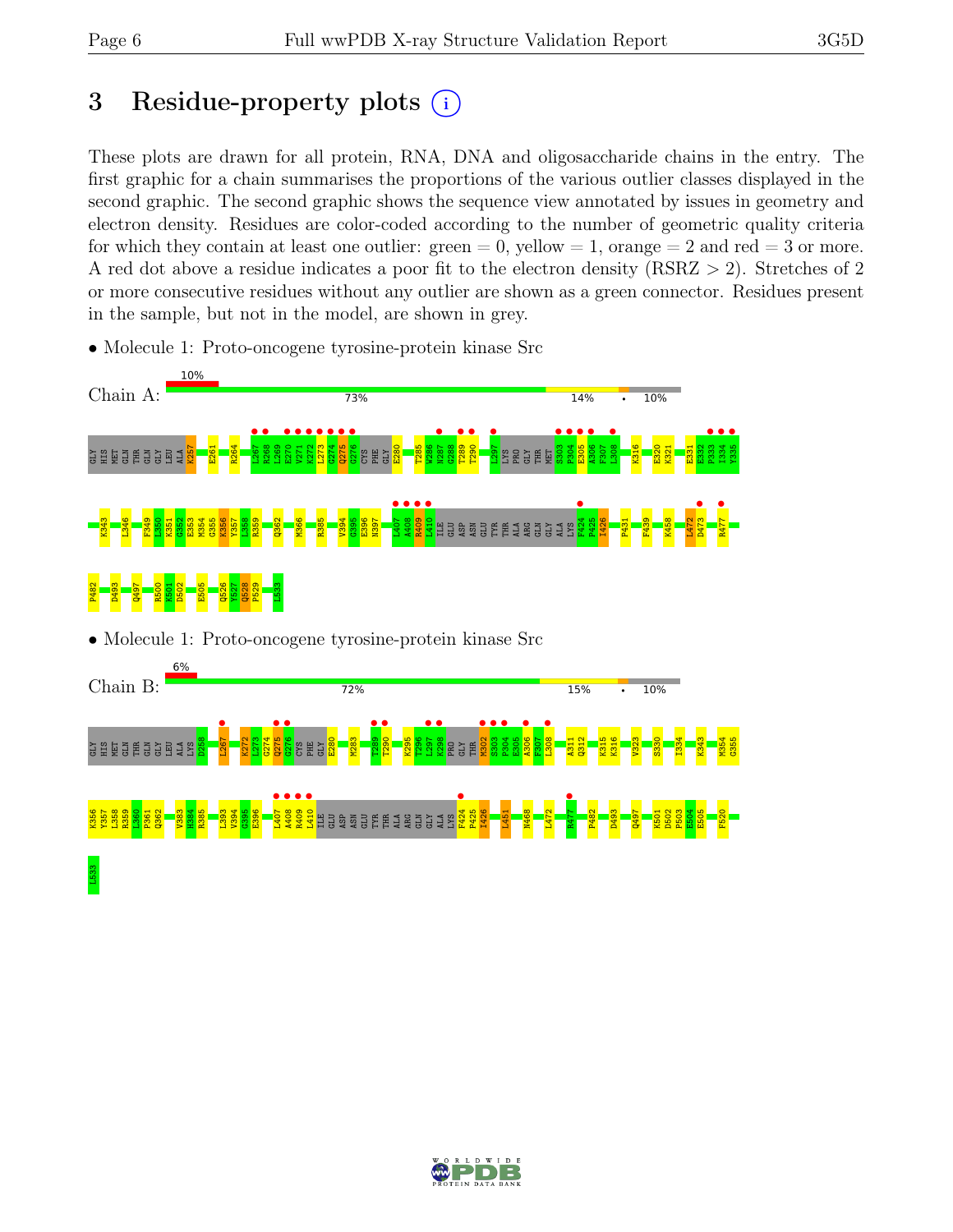# 4 Data and refinement statistics  $(i)$

| Property                                                             | Value                                    | Source     |
|----------------------------------------------------------------------|------------------------------------------|------------|
| Space group                                                          | $P_1$                                    | Depositor  |
| Cell constants                                                       | $63.69\text{\AA}$<br>74.58Å<br>42.19Å    |            |
| a, b, c, $\alpha$ , $\beta$ , $\gamma$                               | 89.96°<br>$90.28^\circ$<br>$78.71^\circ$ | Depositor  |
| Resolution $(A)$                                                     | 35.05<br>$-2.20$                         | Depositor  |
|                                                                      | 35.04<br>$-2.20$                         | <b>EDS</b> |
| % Data completeness                                                  | $100.0$ $(35.05-2.20)$                   | Depositor  |
| (in resolution range)                                                | $96.9(35.04-2.20)$                       | <b>EDS</b> |
| $R_{merge}$                                                          | 0.05                                     | Depositor  |
| $\mathrm{R}_{sym}$                                                   | (Not available)                          | Depositor  |
| $\langle I/\sigma(I) \rangle^{-1}$                                   | 6.84 (at $2.20\text{\AA}$ )              | Xtriage    |
| Refinement program                                                   | <b>REFMAC</b>                            | Depositor  |
|                                                                      | $\overline{0.206}$ ,<br>0.257            | Depositor  |
| $R, R_{free}$                                                        | 0.204<br>0.253                           | DCC        |
| $R_{free}$ test set                                                  | 936 reflections $(2.50\%)$               | wwPDB-VP   |
| Wilson B-factor $(A^2)$                                              | 28.3                                     | Xtriage    |
| Anisotropy                                                           | 0.216                                    | Xtriage    |
| Bulk solvent $k_{sol}(e/\mathring{A}^3)$ , $B_{sol}(\mathring{A}^2)$ | $0.37$ , 53.6                            | <b>EDS</b> |
| L-test for twinning <sup>2</sup>                                     | $< L >$ = 0.48, $< L^2 >$ = 0.30         | Xtriage    |
| Estimated twinning fraction                                          | $0.034$ for h,-k,-l                      | Xtriage    |
| $F_o, F_c$ correlation                                               | 0.93                                     | <b>EDS</b> |
| Total number of atoms                                                | 4441                                     | wwPDB-VP   |
| Average B, all atoms $(A^2)$                                         | 30.0                                     | wwPDB-VP   |

Xtriage's analysis on translational NCS is as follows: The largest off-origin peak in the Patterson function is 7.04% of the height of the origin peak. No significant pseudotranslation is detected.

<sup>&</sup>lt;sup>2</sup>Theoretical values of  $\langle |L| \rangle$ ,  $\langle L^2 \rangle$  for acentric reflections are 0.5, 0.333 respectively for untwinned datasets, and 0.375, 0.2 for perfectly twinned datasets.



<span id="page-6-1"></span><span id="page-6-0"></span><sup>1</sup> Intensities estimated from amplitudes.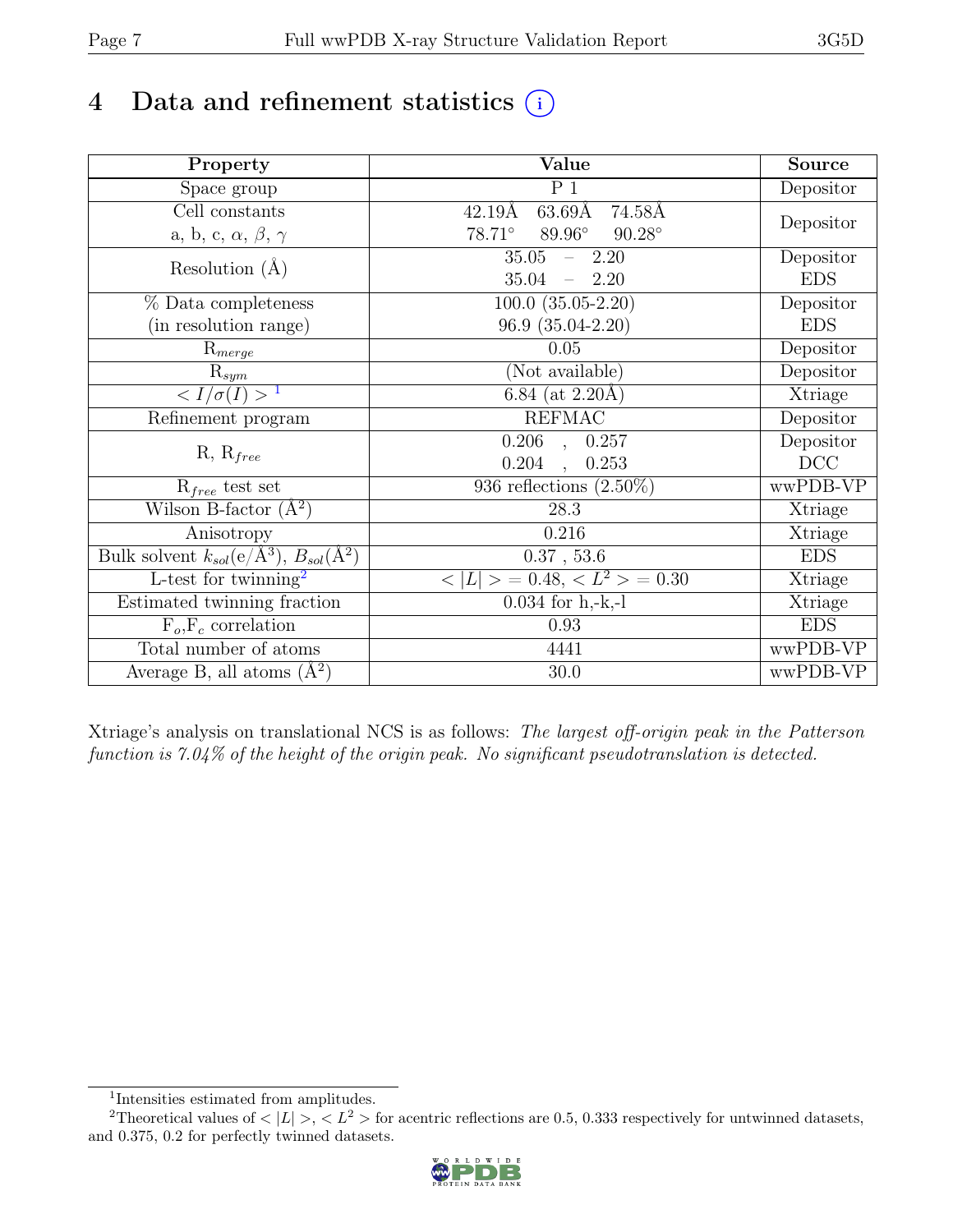# 5 Model quality  $(i)$

# 5.1 Standard geometry  $(i)$

Bond lengths and bond angles in the following residue types are not validated in this section: GOL, 1N1

The Z score for a bond length (or angle) is the number of standard deviations the observed value is removed from the expected value. A bond length (or angle) with  $|Z| > 5$  is considered an outlier worth inspection. RMSZ is the root-mean-square of all Z scores of the bond lengths (or angles).

| Mol  | Chain |             | Bond lengths | Bond angles |             |  |
|------|-------|-------------|--------------|-------------|-------------|--|
|      |       | <b>RMSZ</b> | $\# Z  > 5$  | <b>RMSZ</b> | $\# Z  > 5$ |  |
|      |       | 0.72        | 0/2113       | 0.70        | 0/2859      |  |
|      |       | 0.73        | 0/2121       | 0.73        | 0/2869      |  |
| Δ 11 | A 11  | 0.72        | 4234         | 0.72        | /5728       |  |

There are no bond length outliers.

There are no bond angle outliers.

There are no chirality outliers.

There are no planarity outliers.

### 5.2 Too-close contacts  $(i)$

In the following table, the Non-H and H(model) columns list the number of non-hydrogen atoms and hydrogen atoms in the chain respectively. The H(added) column lists the number of hydrogen atoms added and optimized by MolProbity. The Clashes column lists the number of clashes within the asymmetric unit, whereas Symm-Clashes lists symmetry-related clashes.

| Mol |     |      | Chain   Non-H $\mid$ H(model) $\mid$ H(added) $\mid$ |      |    | Clashes   Symm-Clashes |
|-----|-----|------|------------------------------------------------------|------|----|------------------------|
|     |     | 2065 |                                                      | 2049 | 29 |                        |
|     | В   | 2073 |                                                      | 2058 | 33 |                        |
| റ   | Α   | 33   |                                                      | 26   | "  |                        |
| 2   | R   | 33   |                                                      | 26   |    |                        |
| ച   | А   |      |                                                      |      |    |                        |
| 3   | R   |      |                                                      |      |    |                        |
|     |     | 114  |                                                      |      |    |                        |
|     | R   | 111  |                                                      |      | റ  |                        |
| Аll | All |      |                                                      | 4175 | 66 |                        |

The all-atom clashscore is defined as the number of clashes found per 1000 atoms (including hydrogen atoms). The all-atom clashscore for this structure is 8.

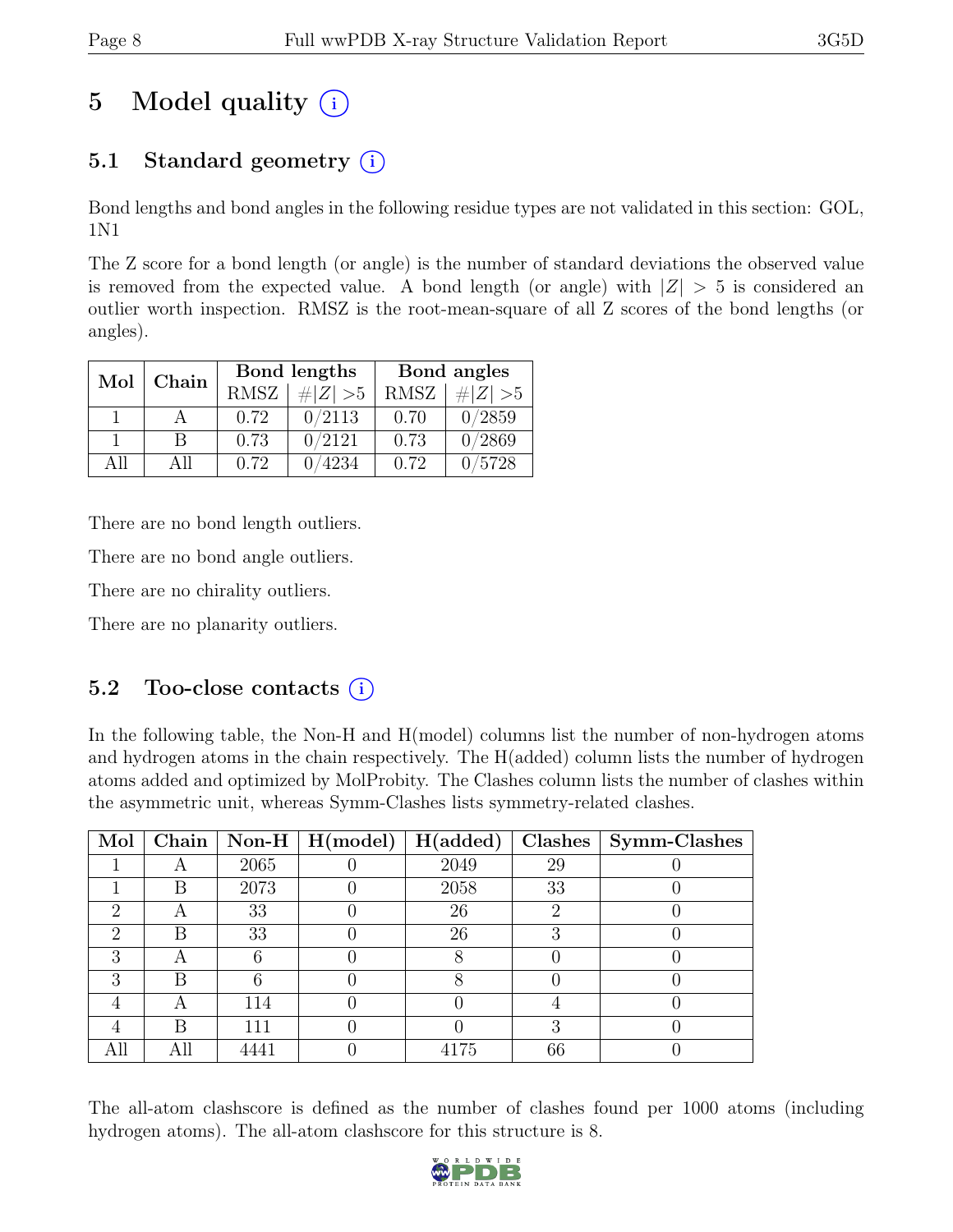|                              |                               | Interatomic    | Clash         |  |
|------------------------------|-------------------------------|----------------|---------------|--|
| Atom-1                       | Atom-2                        | distance $(A)$ | overlap $(A)$ |  |
| 1: B: 272: LYS: HD3          | 1:B:275:GLN:HE22              | 1.23           | 1.02          |  |
| 2:B:1:1N1:S                  | 2:B:1:1N1:N4                  | 2.51           | 0.83          |  |
| 1: B: 359: ARG: H            | 1:B:362:GLN:HE21              | 1.29           | 0.78          |  |
| 1:A:359:ARG:H                | 1:A:362:GLN:HE21              | 1.36           | 0.74          |  |
| 1: A: 359: ARG: H            | 1:A:362:GLN:NE2               | 1.90           | 0.70          |  |
| 1:A:458:LYS:HG2              | 4:A:120:HOH:O                 | 1.93           | 0.67          |  |
| 1:A:500:ARG:HD3              | 1:A:505:GLU:HB3               | 1.77           | 0.67          |  |
| 1:B:359:ARG:H                | 1:B:362:GLN:NE2               | 1.93           | 0.66          |  |
| 1: B:468: ASN:O              | 1:B:472:LEU:HD13              | 1.96           | 0.66          |  |
| 2:A:1:1N1:N4                 | 2: A: 1:1 N1: S               | 2.69           | 0.66          |  |
| 1:B:424:PHE:HB2              | 4:Bi:124:HOH:O                | 1.95           | 0.65          |  |
| 1: B: 272: LYS: HD3          | 1:B:275:GLN:NE2               | 2.04           | 0.64          |  |
| 1:A:409:ARG:HH12             | 1:A:439:PHE:HB2               | 1.66           | 0.60          |  |
| 1:B:311:ALA:O                | 1:B:315:LYS:HG3               | 2.00           | 0.60          |  |
| 1:B:407:LEU:HD13             | 1:B:424:PHE:CE2               | 2.37           | 0.60          |  |
| 1:A:264:ARG:NH2              | 1:A:331:GLU:O                 | 2.38           | 0.57          |  |
| 1: B: 356: LYS: HE2          | 1: B: 357: TYR: CZ            | 2.40           | 0.56          |  |
| 1:A:356:LYS:HE3              | $1: A:357:TYR: \overline{CZ}$ | 2.40           | 0.56          |  |
| 1:A:493:ASP:O                | 1:A:497:GLN:HG3               | 2.05           | 0.56          |  |
| $1:A:355:GLY:H\overline{A3}$ | 4:A:78:HOH:O                  | 2.04           | 0.56          |  |
| 1:B:354:MET:HB2              | 4:B:162:HOH:O                 | 2.05           | 0.56          |  |
| 1:A:257:LYS:HD3              | 1: A:261: GLU:HG2             | 1.89           | 0.55          |  |
| 1:B:407:LEU:HD13             | 1:B:424:PHE:HE2               | 1.72           | 0.54          |  |
| 1:A:385:ARG:HD3              | 1:A:409:ARG:NH1               | 2.23           | 0.53          |  |
| 1:A:359:ARG:HB2              | 1:A:362:GLN:HE22              | 1.72           | 0.53          |  |
| 1:A:320:GLU:HG3              | 1: A:321: LYS: HG2            | 1.91           | 0.52          |  |
| 1:B:493:ASP:OD2              | 1:B:497:GLN:NE2               | 2.45           | 0.49          |  |
| 1: A: 473: ASP: O            | 1:A:477:ARG:HG3               | 2.13           | 0.48          |  |
| 1:A:482:PRO:HD2              | 4:A:240:HOH:O                 | 2.12           | 0.48          |  |
| 1:B:451:LEU:HD12             | 1:B:451:LEU:O                 | 2.14           | 0.48          |  |
| 1:B:295:LYS:HB2              | 2:B:1:1N1:H103                | 1.96           | 0.47          |  |
| 1:B:308:LEU:HG               | 1:B:334:ILE:HD13              | 1.94           | 0.47          |  |
| 1: A:285:THR:HA              | 1: A:290:THR:O                | 2.13           | 0.47          |  |
| 1:B:359:ARG:HB2              | 1:B:362:GLN:HE22              | 1.78           | 0.47          |  |
| 1:B:385:ARG:HD3              | 1:B:407:LEU:O                 | 2.13           | 0.47          |  |
| 1:B:267:LEU:H                | 1:B:267:LEU:HD23              | 1.78           | 0.47          |  |
| 1:A:275:GLN:HA               | 1:A:280:GLU:HG2               | 1.96           | 0.46          |  |
| 1:B:272:LYS:CD               | 1:B:275:GLN:HE22              | 2.12           | 0.46          |  |
| 1:B:302:MET:HG3              | $1:B:306:ALA:H\overline{B3}$  | 1.96           | 0.46          |  |
| 1:A:502:ASP:HB3              | 1:A:505:GLU:HG3               | 1.97           | 0.45          |  |

All (66) close contacts within the same asymmetric unit are listed below, sorted by their clash magnitude.

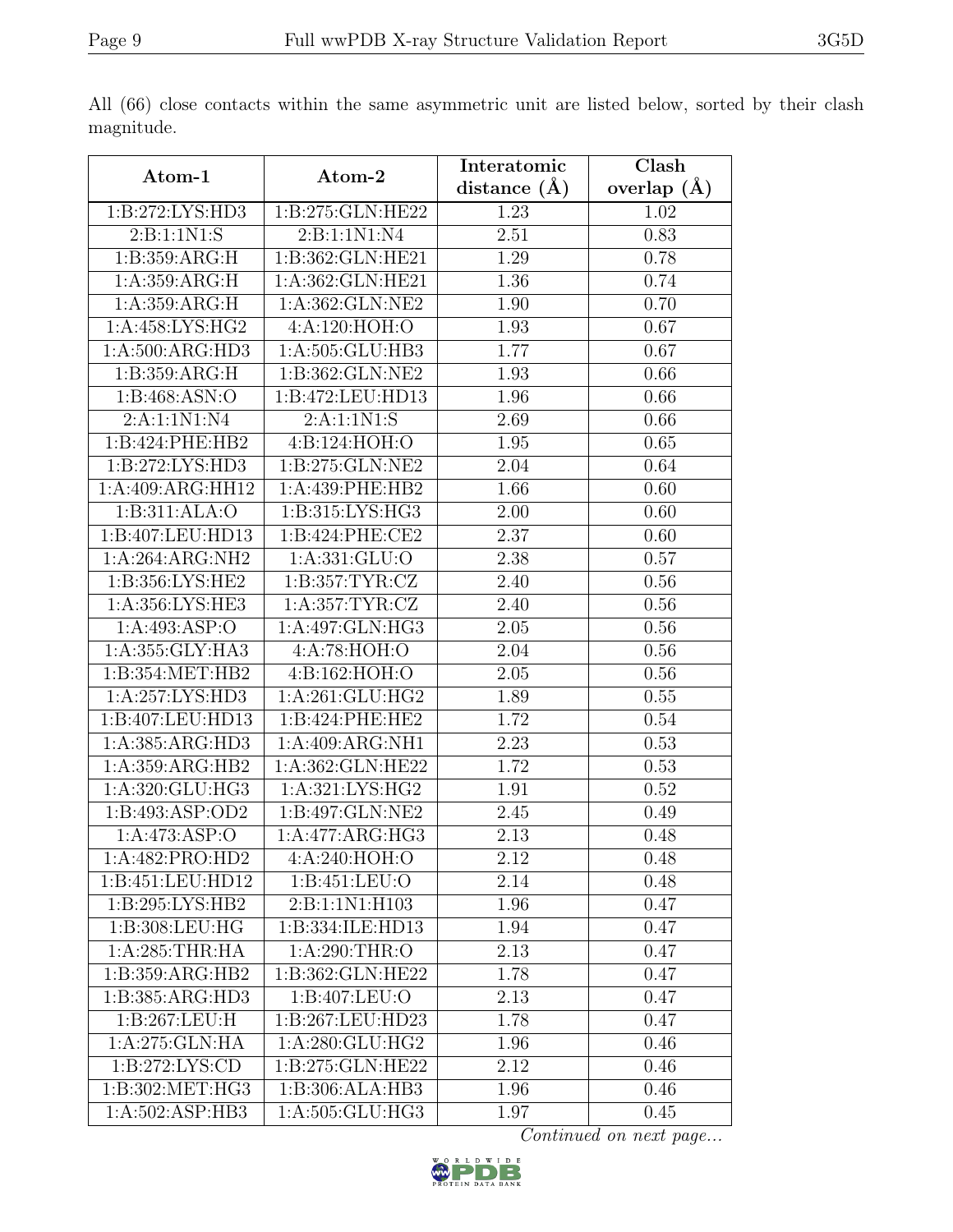| $\cdots$ $J$      | $\mathbf{r} \sim$  | Interatomic      | Clash           |
|-------------------|--------------------|------------------|-----------------|
| Atom-1            | Atom-2             | distance $(\AA)$ | overlap $(\AA)$ |
| 1:B:426:ILE:HG12  | 1:B:472:LEU:CD1    | 2.46             | 0.45            |
| 1:B:482:PRO:HD2   | 4:B:104:HOH:O      | 2.16             | 0.45            |
| 1:A:426:ILE:HD13  | 1: A:426: ILE: O   | 2.16             | 0.45            |
| 1:B:343:LYS:HB2   | 1:B:394:VAL:HB     | 1.99             | 0.45            |
| 1:B:343:LYS:HE2   | 1:B:396:GLU:OE1    | 2.17             | 0.45            |
| 1: B: 383: VAL: O | 1:B:408:ALA:HA     | 2.18             | 0.44            |
| 1:A:346:LEU:HD13  | 1:A:366:MET:HE2    | 1.99             | 0.43            |
| 1:B:361:PRO:HA    | 1:B:520:PHE:CE1    | 2.53             | 0.43            |
| 1:A:289:THR:HG22  | 1: A:289:THR:O     | 2.18             | 0.43            |
| 1: B: 274: GLY: O | 1:B:280:GLU:HA     | 2.19             | 0.43            |
| 1:A:343:LYS:HB2   | 1:A:394:VAL:HB     | 2.00             | 0.43            |
| 1:A:396:GLU:O     | 1:A:397:ASN:HB3    | 2.19             | 0.43            |
| 1:A:497:GLN:NE2   | 4:A:224:HOH:O      | 2.44             | 0.43            |
| 1:B:409:ARG:O     | 1: B: 410: LEU: CB | 2.67             | 0.42            |
| 1:A:349:PHE:CE1   | 1:A:354:MET:HG3    | 2.54             | 0.42            |
| 1:A:458:LYS:HB3   | 1:A:458:LYS:HE2    | 1.72             | 0.42            |
| 1:B:323:VAL:HG21  | 1:B:393:LEU:HD12   | 2.02             | 0.42            |
| 1:B:355:GLY:HA2   | 1:B:358:LEU:HD12   | 2.02             | 0.41            |
| 2:A:1:1N1:H212    | 2:A:1:1N1:H181     | 1.73             | 0.41            |
| 1:A:275:GLN:HG2   | 1: A:280: GLU: HG2 | 2.03             | 0.41            |
| 1:B:359:ARG:HA    | 1:B:359:ARG:HD3    | 1.68             | 0.41            |
| 1:B:502:ASP:HA    | 1:B:503:PRO:HD3    | 1.95             | 0.41            |
| 1:A:426:ILE:HG13  | 1:A:472:LEU:HD11   | 2.02             | 0.41            |
| 2:B:1:1N1:H12     | 2:B:1:1N1:H191     | 1.80             | 0.40            |
| 1: A:528: GLN: HA | 1:A:529:PRO:HD3    | 1.99             | 0.40            |
| 1:B:426:ILE:HG12  | 1:B:472:LEU:HD12   | 2.02             | 0.40            |

There are no symmetry-related clashes.

### 5.3 Torsion angles (i)

#### 5.3.1 Protein backbone (i)

In the following table, the Percentiles column shows the percent Ramachandran outliers of the chain as a percentile score with respect to all X-ray entries followed by that with respect to entries of similar resolution.

The Analysed column shows the number of residues for which the backbone conformation was analysed, and the total number of residues.

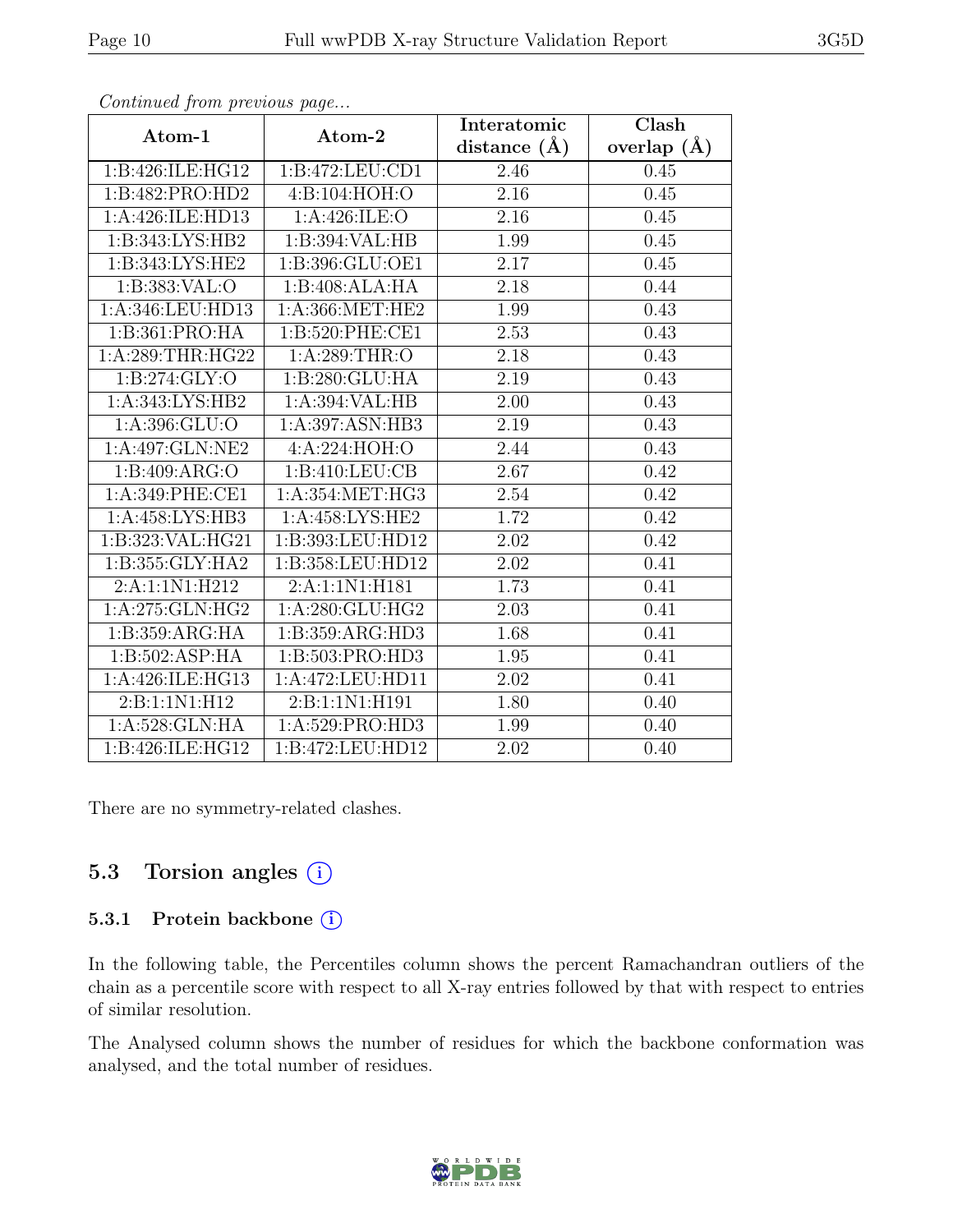| Mol | Chain | Analysed                      | Favoured   Allowed   Outliers   Percentiles |           |          |           |
|-----|-------|-------------------------------|---------------------------------------------|-----------|----------|-----------|
|     |       | $248/286$ (87\%)   238 (96\%) |                                             | $10(4\%)$ |          | 100   100 |
|     |       | $249/286$ (87\%)   238 (96\%) |                                             | $10(4\%)$ | $1(0\%)$ | 37<br>-34 |
| All | All   | $497/572$ (87\%)   476 (96\%) |                                             | $20(4\%)$ | $1(0\%)$ | 55        |

All (1) Ramachandran outliers are listed below:

| $Mol$   Chain   Res | Type |
|---------------------|------|
| D                   | PRC  |

### 5.3.2 Protein sidechains (i)

In the following table, the Percentiles column shows the percent sidechain outliers of the chain as a percentile score with respect to all X-ray entries followed by that with respect to entries of similar resolution.

The Analysed column shows the number of residues for which the sidechain conformation was analysed, and the total number of residues.

| Mol | Chain | Analysed        | Rotameric   Outliers |            | Percentiles |               |  |
|-----|-------|-----------------|----------------------|------------|-------------|---------------|--|
|     |       | $222/245(91\%)$ | $208(94\%)$          | 14 $(6%)$  | 18          | <sup>20</sup> |  |
|     |       | $223/245(91\%)$ | $210(94\%)$          | 13 $(6\%)$ | 20          | 23            |  |
| All | All   | $445/490(91\%)$ | 418 $(94\%)$         | $27(6\%)$  | 18          | 21            |  |

All (27) residues with a non-rotameric sidechain are listed below:

| Mol            | Chain            | Res | Type                                       |
|----------------|------------------|-----|--------------------------------------------|
| 1              | A                | 257 | <b>LYS</b>                                 |
| $\mathbf{1}$   | $\boldsymbol{A}$ | 273 | <b>LEU</b>                                 |
| $\mathbf{1}$   | $\mathbf{A}$     | 275 | <b>GLN</b>                                 |
| $\mathbf{1}$   | $\mathbf{A}$     | 305 | $\operatorname{GL} \bar{\operatorname{U}}$ |
| $\mathbf{1}$   | $\boldsymbol{A}$ | 316 | <b>LYS</b>                                 |
| $\mathbf{1}$   | $\overline{A}$   | 351 | <b>LYS</b>                                 |
| $\mathbf 1$    | $\mathbf{A}$     | 353 | GLU                                        |
| $\mathbf{1}$   | $\mathbf{A}$     | 356 | <b>LYS</b>                                 |
| $\mathbf{1}$   | $\overline{A}$   | 409 | <b>ARG</b>                                 |
| $\mathbf{1}$   | $\mathbf{A}$     | 426 | ILE                                        |
| $\mathbf 1$    | $\mathbf{A}$     | 431 | <b>PRO</b>                                 |
| $\mathbf{1}$   | $\overline{A}$   | 472 | <b>LEU</b>                                 |
| 1              | $\overline{A}$   | 526 | <b>GLN</b>                                 |
| $\mathbf{1}$   | $\mathbf{A}$     | 528 | GLN                                        |
| $\overline{1}$ | B                | 267 | LEU                                        |

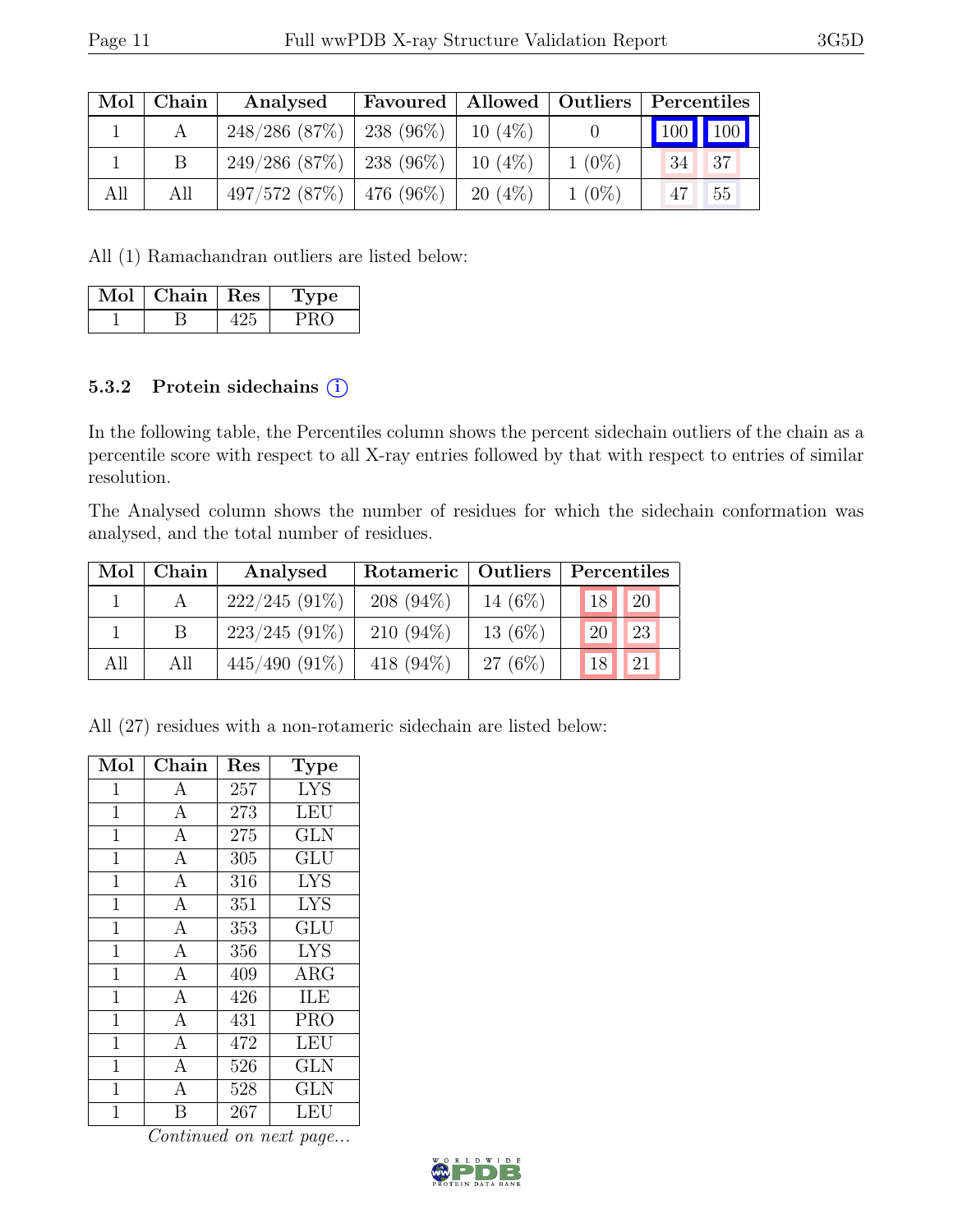| Mol          | Chain | Res | <b>Type</b> |
|--------------|-------|-----|-------------|
| 1            | В     | 272 | <b>LYS</b>  |
| 1            | В     | 275 | <b>GLN</b>  |
| 1            | В     | 283 | <b>MET</b>  |
| $\mathbf 1$  | B     | 290 | <b>THR</b>  |
| $\mathbf 1$  | B     | 302 | <b>MET</b>  |
| 1            | B     | 312 | <b>GLN</b>  |
| $\mathbf 1$  | B     | 316 | <b>LYS</b>  |
| $\mathbf{1}$ | B     | 330 | <b>SER</b>  |
| $\mathbf{1}$ | B     | 426 | ILE         |
| $\mathbf 1$  | B     | 451 | <b>LEU</b>  |
| 1            | B     | 501 | <b>LYS</b>  |
| 1            | В     | 505 | GLU         |

Sometimes sidechains can be flipped to improve hydrogen bonding and reduce clashes. All (6) such sidechains are listed below:

| Mol | Chain | Res | <b>Type</b> |
|-----|-------|-----|-------------|
|     |       | 362 | <b>GLN</b>  |
|     |       | 497 | <b>GLN</b>  |
|     | R     | 275 | <b>GLN</b>  |
|     | В     | 362 | <b>GLN</b>  |
|     | R     | 526 | <b>GLN</b>  |
|     |       | 528 | <b>GLN</b>  |

#### 5.3.3 RNA  $(i)$

There are no RNA molecules in this entry.

### 5.4 Non-standard residues in protein, DNA, RNA chains  $(i)$

There are no non-standard protein/DNA/RNA residues in this entry.

### 5.5 Carbohydrates (i)

There are no monosaccharides in this entry.

### 5.6 Ligand geometry  $(i)$

4 ligands are modelled in this entry.

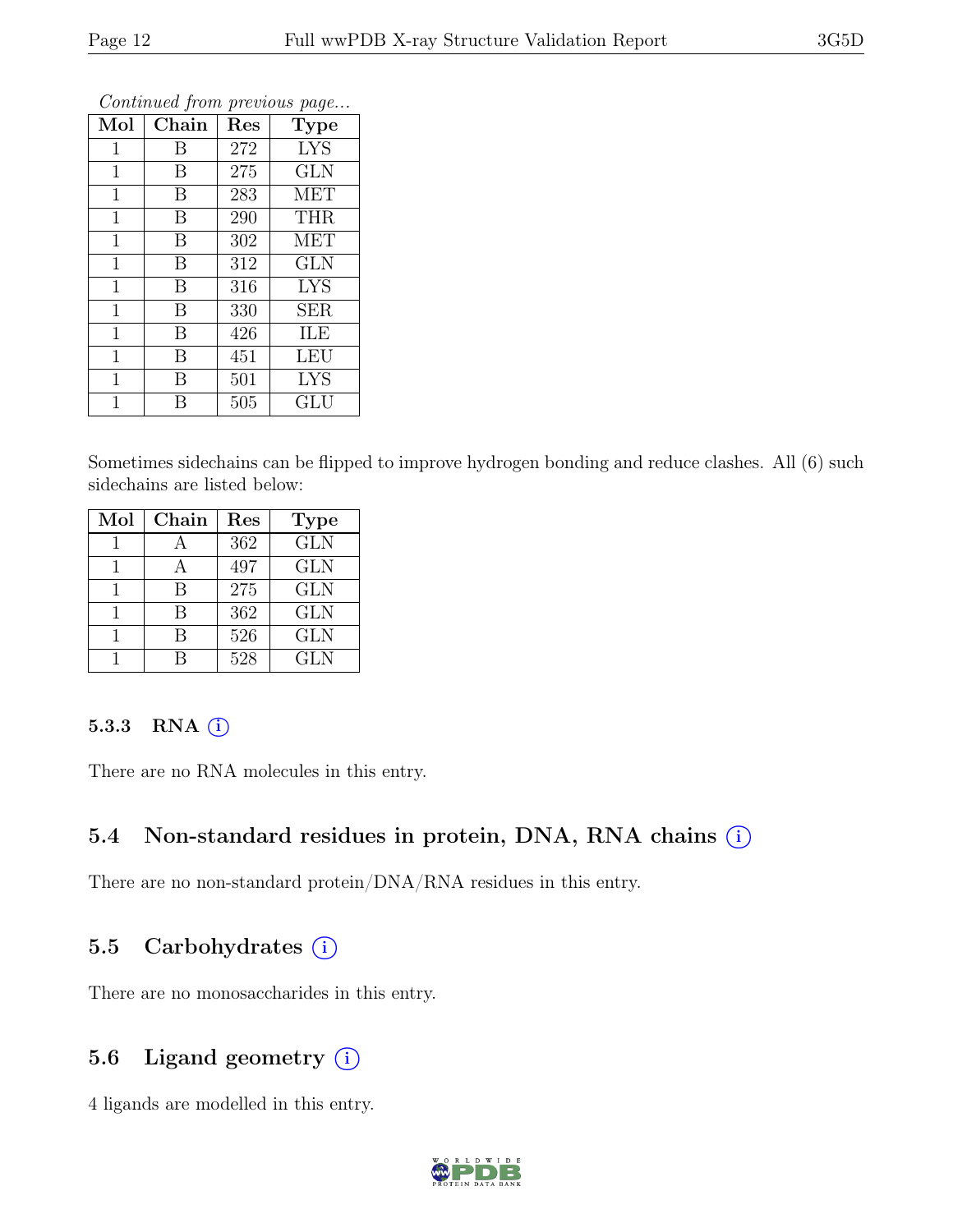In the following table, the Counts columns list the number of bonds (or angles) for which Mogul statistics could be retrieved, the number of bonds (or angles) that are observed in the model and the number of bonds (or angles) that are defined in the Chemical Component Dictionary. The Link column lists molecule types, if any, to which the group is linked. The Z score for a bond length (or angle) is the number of standard deviations the observed value is removed from the expected value. A bond length (or angle) with  $|Z| > 2$  is considered an outlier worth inspection. RMSZ is the root-mean-square of all Z scores of the bond lengths (or angles).

| Mol            | Res<br>Chain |  |     | Link | Bond lengths |             |             | Bond angles |             |             |
|----------------|--------------|--|-----|------|--------------|-------------|-------------|-------------|-------------|-------------|
|                | <b>Type</b>  |  |     |      | Counts       | <b>RMSZ</b> | # $ Z  > 2$ | Counts      | <b>RMSZ</b> | # $ Z  > 2$ |
| $\overline{2}$ | 1N1          |  |     |      | 32,36,36     | 1.30        | $3(9\%)$    | 40,50,50    | 1.53        | 6(15%)      |
| 3              | GOL          |  | 534 |      | 5.5.5        | 0.36        |             | 5.5.5       | 0.51        |             |
| 3              | GOL          |  | 534 |      | 5,5,5        | 0.35        |             | 5.5.5       | 0.35        |             |
| $\Omega$       | 1N1          |  |     |      | 32,36,36     | 1.22        | $3(9\%)$    | 40,50,50    | 1.63        | 6 $(15\%)$  |

In the following table, the Chirals column lists the number of chiral outliers, the number of chiral centers analysed, the number of these observed in the model and the number defined in the Chemical Component Dictionary. Similar counts are reported in the Torsion and Rings columns. '-' means no outliers of that kind were identified.

| Mol | Type  | Chain | $\mid$ Res $\mid$ | Link   Chirals | <b>Torsions</b>                                 | <b>Rings</b> |
|-----|-------|-------|-------------------|----------------|-------------------------------------------------|--------------|
|     | 1N1   |       |                   |                | $\left\lfloor \frac{2}{13/29/29} \right\rfloor$ | 0/4/4/4      |
|     | GOL   |       | 534               |                | $\left\lfloor \frac{2}{4}/4 \right\rfloor$      |              |
|     | GOL   |       | 534               |                | 2/4/4/4                                         |              |
|     | 1 N 1 |       |                   |                | 2/13/29/29                                      | 0/4/4/4      |

| Mol                         | Chain | $\operatorname{Res}$ | Type <sup>†</sup> | Atoms   | $\mathbf{Z}$ | Observed $(A)$ | Ideal(A) |
|-----------------------------|-------|----------------------|-------------------|---------|--------------|----------------|----------|
| $\mathcal{D}_{\mathcal{L}}$ |       |                      | 1N1               | $C4-N2$ | $-5.23$      | 1.33           | 1.43     |
| 2                           |       |                      | 1N1               | $C4-N2$ | $-4.20$      | 1.35           | 1.43     |
| $\mathcal{D}_{\mathcal{L}}$ | B     |                      | 1N1               | $C11-N$ | $-2.93$      | 1.33           | 1.38     |
|                             |       |                      | 1N1               | $C11-N$ | $-2.60$      | 1.34           | 1.38     |
| $\mathcal{D}$               |       |                      | 1N1               | $C1-C2$ | $-2.12$      | 1.34           | 1.37     |
| റ                           |       |                      |                   | $C1-C2$ | $-2.05$      | 1.34           | 1.37     |

All (6) bond length outliers are listed below:

All (12) bond angle outliers are listed below:

| Mol | Chain | Res | Type  | Atoms        |         | Observed $(°)$ | Ideal <sup>(o)</sup> |
|-----|-------|-----|-------|--------------|---------|----------------|----------------------|
|     |       |     | 1 N 1 | $C14-N3-C13$ | 5.20    | 121.86         | 116.00               |
|     |       |     | 1 N 1 | $C14-N3-C13$ | 4.16    | 120.69         | 116.00               |
|     |       |     | 1 N 1 | $C19-N5-C16$ | 3.84    | 120.00         | 111.52               |
|     |       |     | 1 N 1 | N4-C14-N3    | $-3.41$ | 119.44         | 125.72               |

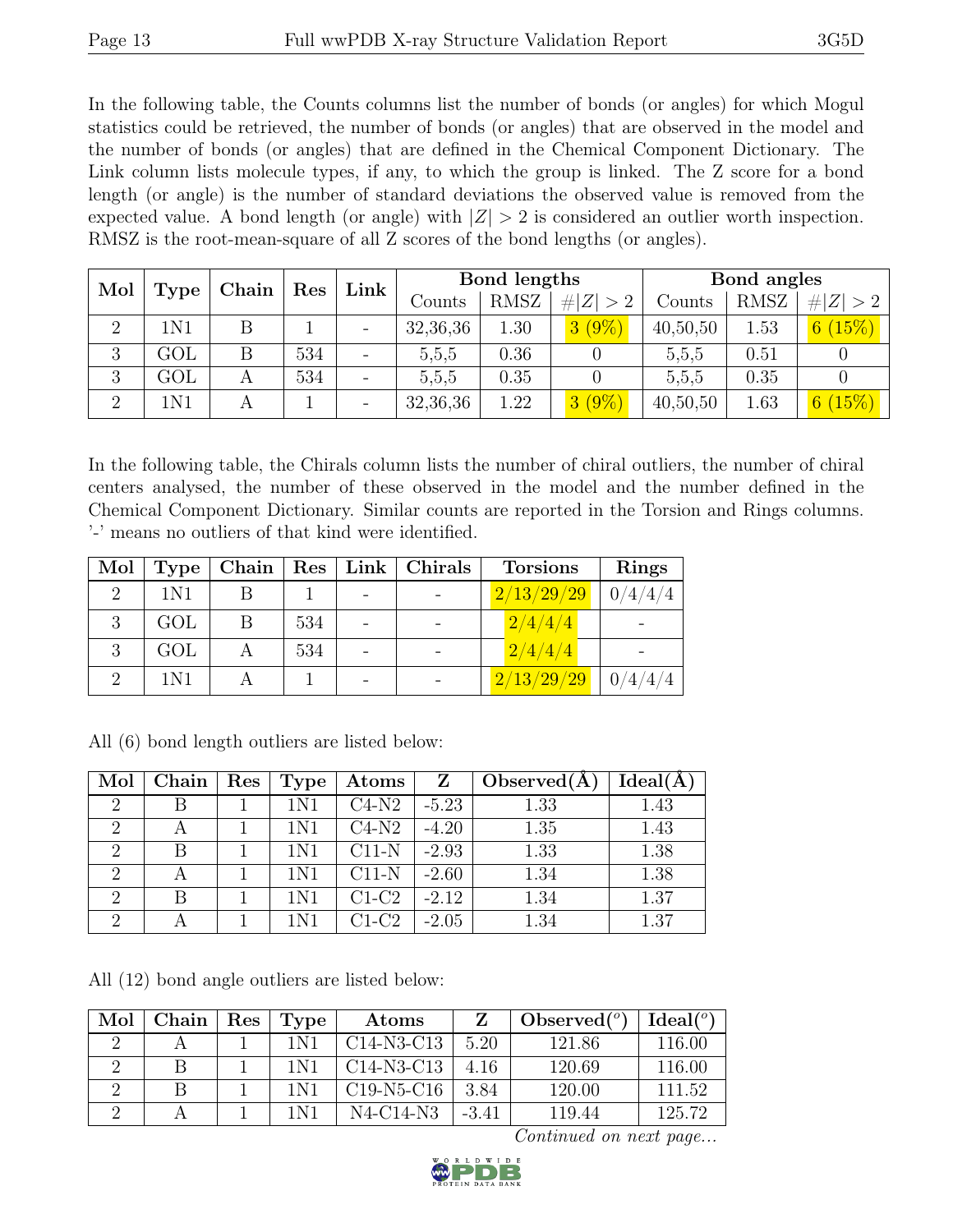| Mol                         | Chain | Res | <b>Type</b>     | Atoms                                            | Z       | Observed $(°)$ | Ideal $(°)$ |
|-----------------------------|-------|-----|-----------------|--------------------------------------------------|---------|----------------|-------------|
| $\overline{2}$              | А     |     | 1N1             | $C19-N5-C16$                                     | 3.30    | 118.80         | 111.52      |
| 2                           | В     |     | 1N1             | N3-C13-N5                                        | 3.29    | 120.24         | 116.55      |
| $\mathcal{D}_{\mathcal{L}}$ | A     |     | 1N1             | C <sub>20</sub> -N <sub>6</sub> -C <sub>17</sub> | $-2.75$ | 104.21         | 111.23      |
| $\mathcal{D}$               | А     | 1   | 1 <sub>N1</sub> | $C2-C1-N1$                                       | 2.68    | 114.48         | 109.09      |
| $\mathcal{D}_{\mathcal{L}}$ | В     | 1   | 1N1             | $N4-C14-N3$                                      | $-2.64$ | 120.86         | 125.72      |
| $\overline{2}$              | В     | 1   | 1N1             | $C-N-C11$                                        | $-2.64$ | 120.07         | 128.52      |
| $\overline{2}$              | В     |     | 1N1             | $C2-C1-N1$                                       | 2.52    | 114.15         | 109.09      |
| $\overline{2}$              | А     |     | 1N1             | C15-C14-N3                                       | 2.04    | 120.33         | 117.15      |

There are no chirality outliers.

| Mol                         | Chain        | Res | <b>Type</b> | $\rm{Atoms}$                                           |
|-----------------------------|--------------|-----|-------------|--------------------------------------------------------|
| 2                           | А            |     | 1N1         | $\overline{\text{C2}}$ 1-C20-N6-C18                    |
| 2                           | В            | 1.  | 1N1         | C21-C20-N6-C18                                         |
| 3                           | $\mathsf{A}$ | 534 | GOL         | O2-C2-C3-O3                                            |
| 3                           | В            | 534 | GOL         | $\overline{O1-C1-C2-O2}$                               |
| 3                           | В            | 534 | GOL         | $O1-C1-C2-C3$                                          |
| $\mathcal{D}_{\mathcal{L}}$ | R            | 1.  | 1N1         | $\overline{\text{N}6\text{-}C20\text{-}C21\text{-}O1}$ |
| $\overline{2}$              |              | 1   | 1N1         | N6-C20-C21-O1                                          |
| 3                           |              | 534 | GOL         | C1-C2-C3-O3                                            |

All (8) torsion outliers are listed below:

There are no ring outliers.

2 monomers are involved in 5 short contacts:

|  |  |  | Mol   Chain   Res   Type   Clashes   Symm-Clashes |
|--|--|--|---------------------------------------------------|
|  |  |  |                                                   |
|  |  |  |                                                   |

The following is a two-dimensional graphical depiction of Mogul quality analysis of bond lengths, bond angles, torsion angles, and ring geometry for all instances of the Ligand of Interest. In addition, ligands with molecular weight > 250 and outliers as shown on the validation Tables will also be included. For torsion angles, if less then 5% of the Mogul distribution of torsion angles is within 10 degrees of the torsion angle in question, then that torsion angle is considered an outlier. Any bond that is central to one or more torsion angles identified as an outlier by Mogul will be highlighted in the graph. For rings, the root-mean-square deviation (RMSD) between the ring in question and similar rings identified by Mogul is calculated over all ring torsion angles. If the average RMSD is greater than 60 degrees and the minimal RMSD between the ring in question and any Mogul-identified rings is also greater than 60 degrees, then that ring is considered an outlier. The outliers are highlighted in purple. The color gray indicates Mogul did not find sufficient equivalents in the CSD to analyse the geometry.

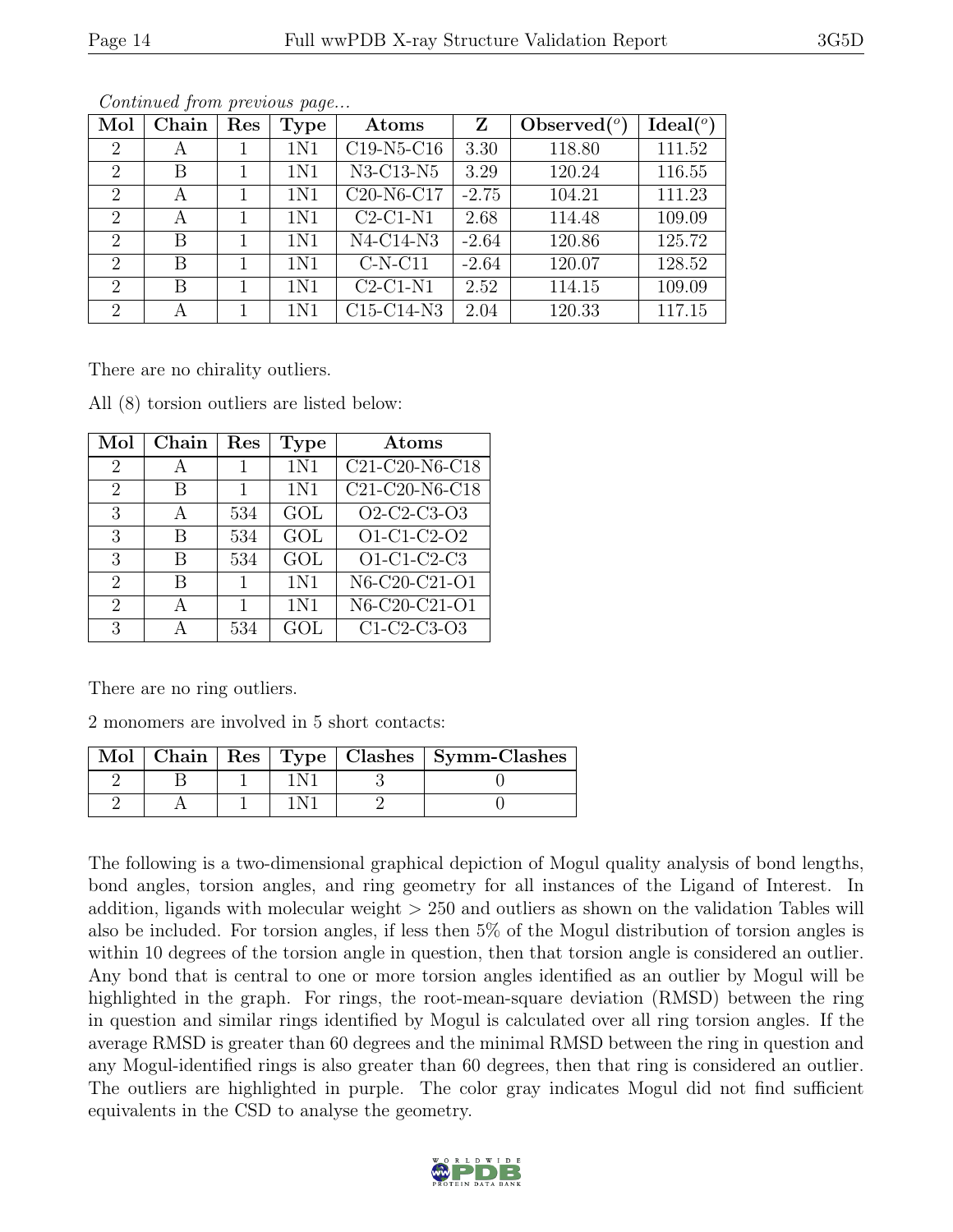

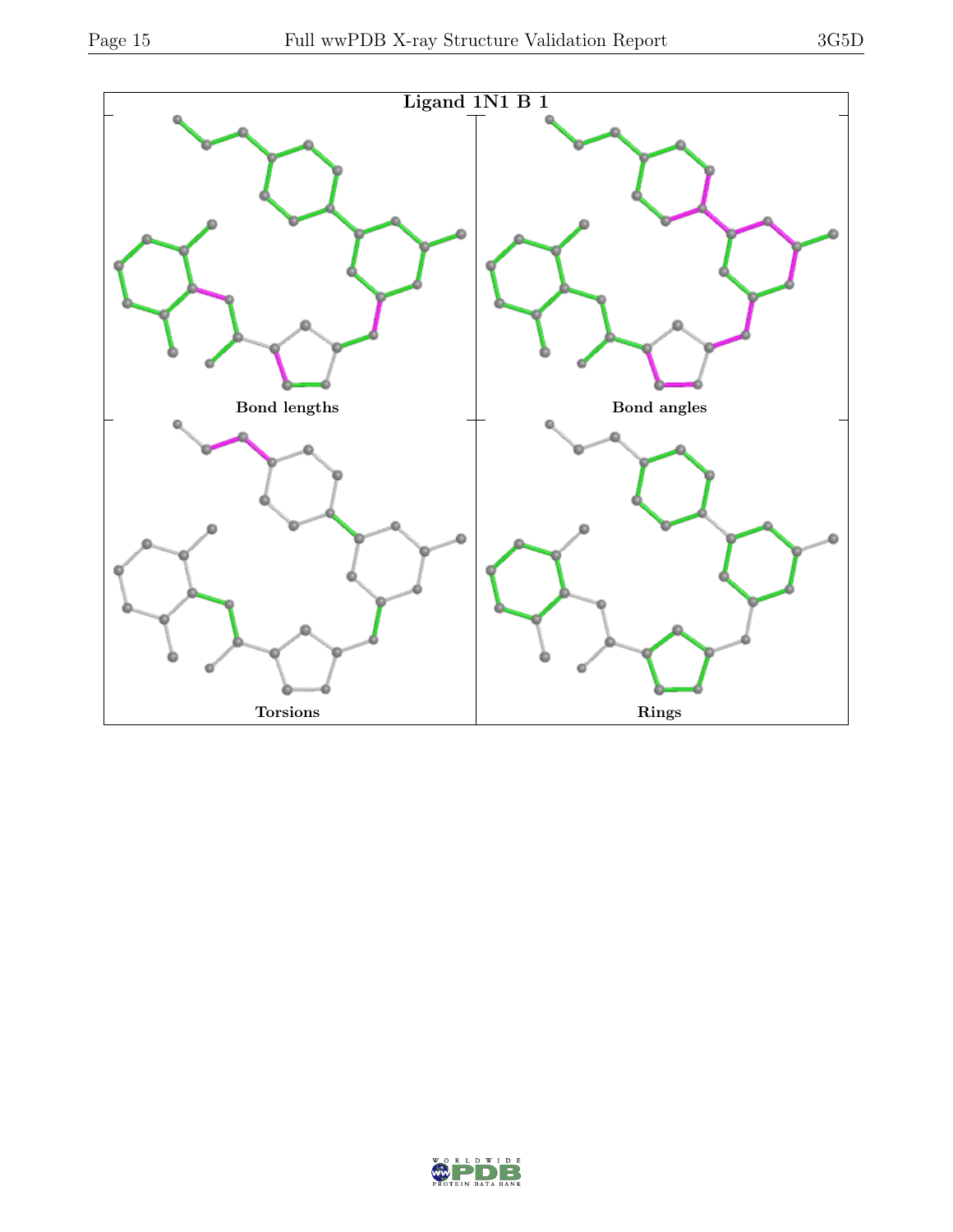

# 5.7 Other polymers (i)

There are no such residues in this entry.

# 5.8 Polymer linkage issues (i)

There are no chain breaks in this entry.

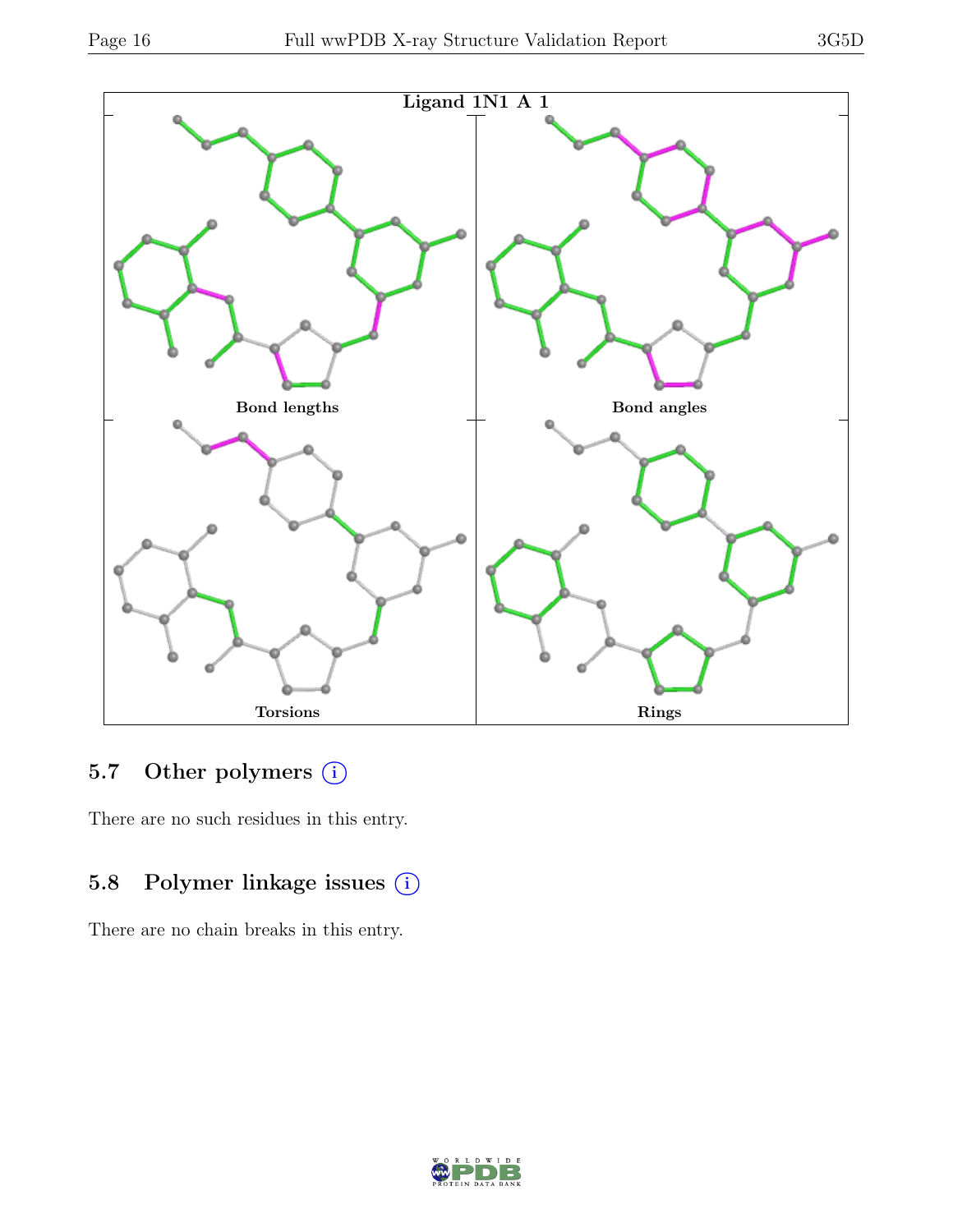# 6 Fit of model and data  $(i)$

# 6.1 Protein, DNA and RNA chains (i)

In the following table, the column labelled ' $\#\text{RSRZ}>2$ ' contains the number (and percentage) of RSRZ outliers, followed by percent RSRZ outliers for the chain as percentile scores relative to all X-ray entries and entries of similar resolution. The OWAB column contains the minimum, median,  $95<sup>th</sup>$  percentile and maximum values of the occupancy-weighted average B-factor per residue. The column labelled 'Q< 0.9' lists the number of (and percentage) of residues with an average occupancy less than 0.9.

| Mol | Chain | Analysed         | ${ <\hspace{-1.5pt} {\rm RSRZ}\hspace{-1.5pt}>}$ | # $RSRZ>2$                                                   | $\mid$ OWAB( $A^2$ ) | $\mid$ Q<0.9 $\mid$ |
|-----|-------|------------------|--------------------------------------------------|--------------------------------------------------------------|----------------------|---------------------|
|     |       | 256/286(89%)     | 0.37                                             | $28(10\%)$ 5 5                                               | 16, 26, 56, 67       |                     |
|     |       | $257/286$ (89\%) | 0.32                                             | $18(7\%)$ $\boxed{16}$ $\boxed{15}$ $\boxed{17, 26, 57, 72}$ |                      |                     |
| All | All   | $513/572$ (89%)  | 0.34                                             | 46 (8%) $9 \ 8$                                              | 16, 26, 56, 72       |                     |

All (46) RSRZ outliers are listed below:

| Mol            | Chain                   | Res     | <b>Type</b>             | <b>RSRZ</b>      |
|----------------|-------------------------|---------|-------------------------|------------------|
| $\mathbf{1}$   | А                       | 306     | ALA                     | $7.2\,$          |
| $\mathbf{1}$   | $\boldsymbol{A}$        | 275     | <b>GLN</b>              | 4.8              |
| $\overline{1}$ | B                       | 424     | PHE                     | 4.6              |
| $\mathbf{1}$   | B                       | 297     | <b>LEU</b>              | 4.3              |
| $\overline{1}$ | $\overline{\rm A}$      | 276     | $\overline{\text{GLY}}$ | 4.3              |
| $\overline{1}$ | $\boldsymbol{B}$        | 303     | <b>SER</b>              | 4.3              |
| $\overline{1}$ | $\boldsymbol{B}$        | 289     | <b>THR</b>              | 4.2              |
| $\overline{1}$ | $\boldsymbol{B}$        | $275\,$ | <b>GLN</b>              | 3.8              |
| $\overline{1}$ | $\overline{A}$          | 303     | <b>SER</b>              | 3.8              |
| $\overline{1}$ | $\overline{\mathrm{B}}$ | 410     | LEU                     | $\overline{3.8}$ |
| $\overline{1}$ | $\boldsymbol{A}$        | 290     | <b>THR</b>              | 3.7              |
| $\overline{1}$ | $\overline{A}$          | 424     | PHE                     | $\overline{3.7}$ |
| $\overline{1}$ | $\overline{B}$          | 302     | <b>MET</b>              | 3.6              |
| $\overline{1}$ | $\overline{A}$          | 267     | <b>LEU</b>              | $3.5\,$          |
| $\overline{1}$ | $\overline{A}$          | 289     | <b>THR</b>              | $\overline{3.5}$ |
| $\mathbf{1}$   | $\, {\bf B}$            | 407     | <b>LEU</b>              | 3.4              |
| $\overline{1}$ | $\overline{\rm A}$      | 297     | <b>LEU</b>              | $\overline{3.3}$ |
| $\overline{1}$ | $\boldsymbol{B}$        | 408     | <b>ALA</b>              | 3.2              |
| $\overline{1}$ | $\boldsymbol{A}$        | 272     | $\overline{LYS}$        | 3.1              |
| $\mathbf{1}$   | А                       | 407     | LEU                     | $3.0\,$          |
| $\overline{1}$ | $\mathbf{A}$            | 410     | <b>LEU</b>              | 3.0              |
| $\overline{1}$ | А                       | 409     | $\overline{\text{ARG}}$ | 2.9              |
| $\overline{1}$ | $\boldsymbol{A}$        | 335     | <b>TYR</b>              | 2.9              |
| $\overline{1}$ | А                       | 477     | $\rm{ARG}$              | 2.9              |

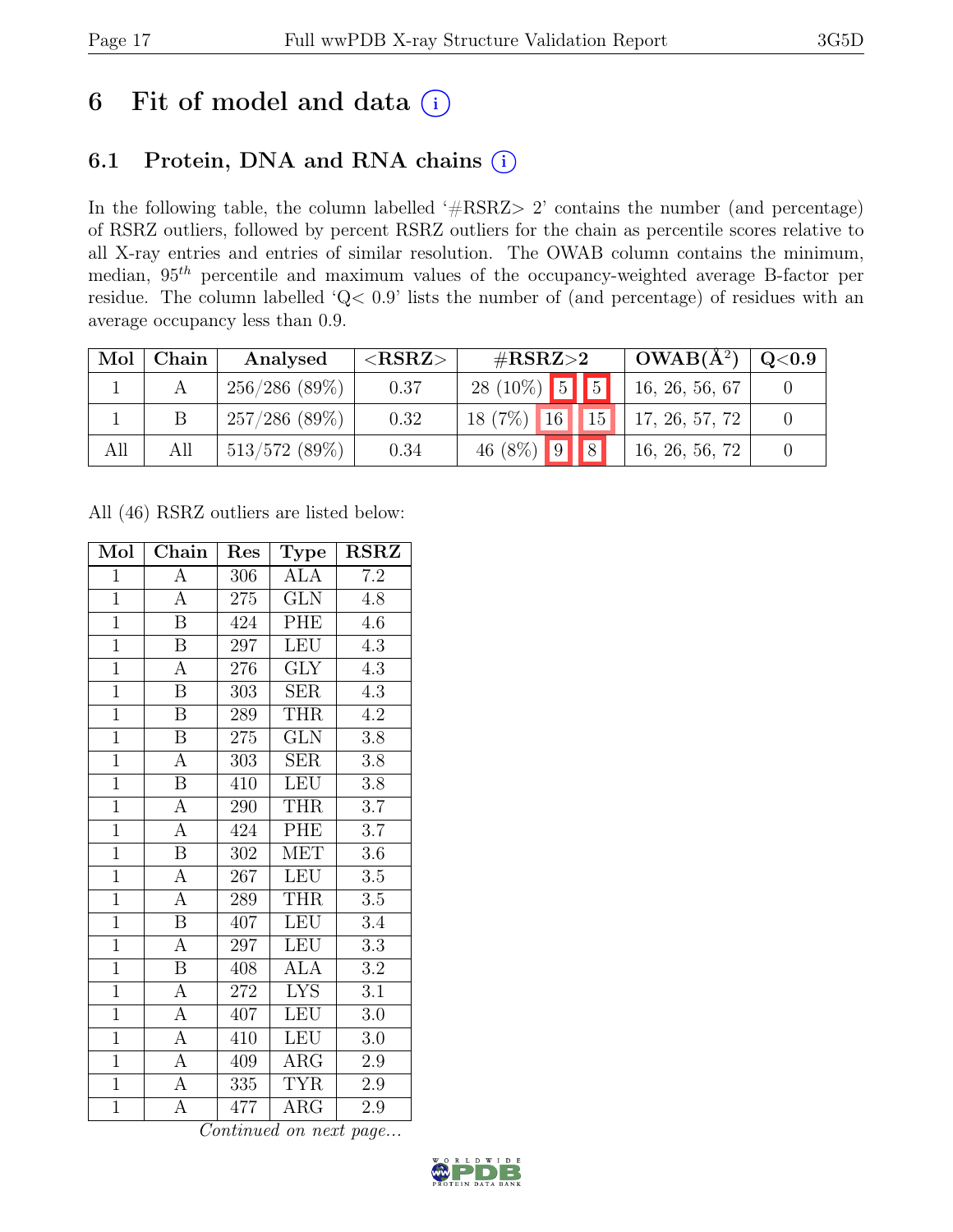| Mol            | Chain                   | Res | <b>Type</b>             | <b>RSRZ</b>      |
|----------------|-------------------------|-----|-------------------------|------------------|
| $\mathbf{1}$   | $\overline{A}$          | 274 | <b>GLY</b>              | 2.8              |
| $\mathbf{1}$   | Β                       | 477 | $\rm{ARG}$              | 2.8              |
| $\overline{1}$ | $\boldsymbol{B}$        | 304 | <b>PRO</b>              | 2.7              |
| $\mathbf{1}$   | $\boldsymbol{A}$        | 408 | <b>ALA</b>              | 2.7              |
| $\overline{1}$ | $\overline{A}$          | 271 | $\overline{\text{VAL}}$ | $2.\overline{7}$ |
| $\overline{1}$ | $\overline{A}$          | 304 | <b>PRO</b>              | 2.7              |
| $\overline{1}$ | $\overline{A}$          | 268 | $\rm{ARG}$              | 2.7              |
| $\overline{1}$ | $\overline{A}$          | 287 | <b>ASN</b>              | 2.5              |
| $\overline{1}$ | $\overline{A}$          | 473 | <b>ASP</b>              | 2.5              |
| $\overline{1}$ | $\overline{A}$          | 270 | GLU                     | 2.4              |
| $\overline{1}$ | $\mathbf B$             | 276 | <b>GLY</b>              | 2.4              |
| $\overline{1}$ | B                       | 290 | THR                     | 2.4              |
| $\overline{1}$ | $\overline{B}$          | 298 | <b>LYS</b>              | 2.4              |
| $\overline{1}$ | $\boldsymbol{A}$        | 334 | ILE                     | 2.4              |
| $\overline{1}$ | $\overline{A}$          | 333 | <b>PRO</b>              | 2.3              |
| $\overline{1}$ | $\, {\bf B}$            | 306 | <b>ALA</b>              | 2.3              |
| $\overline{1}$ | $\overline{\mathrm{B}}$ | 308 | <b>LEU</b>              | $\overline{2.2}$ |
| $\overline{1}$ | A                       | 273 | <b>LEU</b>              | 2.1              |
| $\mathbf{1}$   | $\mathbf B$             | 409 | $\rm{ARG}$              | 2.1              |
| $\overline{1}$ | $\mathbf{B}$            | 267 | LEU                     | 2.1              |
| $\overline{1}$ | $\boldsymbol{A}$        | 305 | GLU                     | 2.1              |
| $\overline{1}$ | $\overline{A}$          | 308 | LEU                     | 2.0              |

# 6.2 Non-standard residues in protein, DNA, RNA chains  $(i)$

There are no non-standard protein/DNA/RNA residues in this entry.

### 6.3 Carbohydrates  $(i)$

There are no monosaccharides in this entry.

### 6.4 Ligands  $(i)$

In the following table, the Atoms column lists the number of modelled atoms in the group and the number defined in the chemical component dictionary. The B-factors column lists the minimum, median,  $95<sup>th</sup>$  percentile and maximum values of B factors of atoms in the group. The column labelled 'Q< 0.9' lists the number of atoms with occupancy less than 0.9.

|  |     |      |      | $\vert$ Mol $\vert$ Type $\vert$ Chain $\vert$ Res $\vert$ Atoms $\vert$ RSCC $\vert$ RSR $\vert$ B-factors(A <sup>2</sup> ) $\vert$ Q<0.9 |  |
|--|-----|------|------|--------------------------------------------------------------------------------------------------------------------------------------------|--|
|  | 534 | 0.91 | 0.12 | 49, 52, 53, 53                                                                                                                             |  |

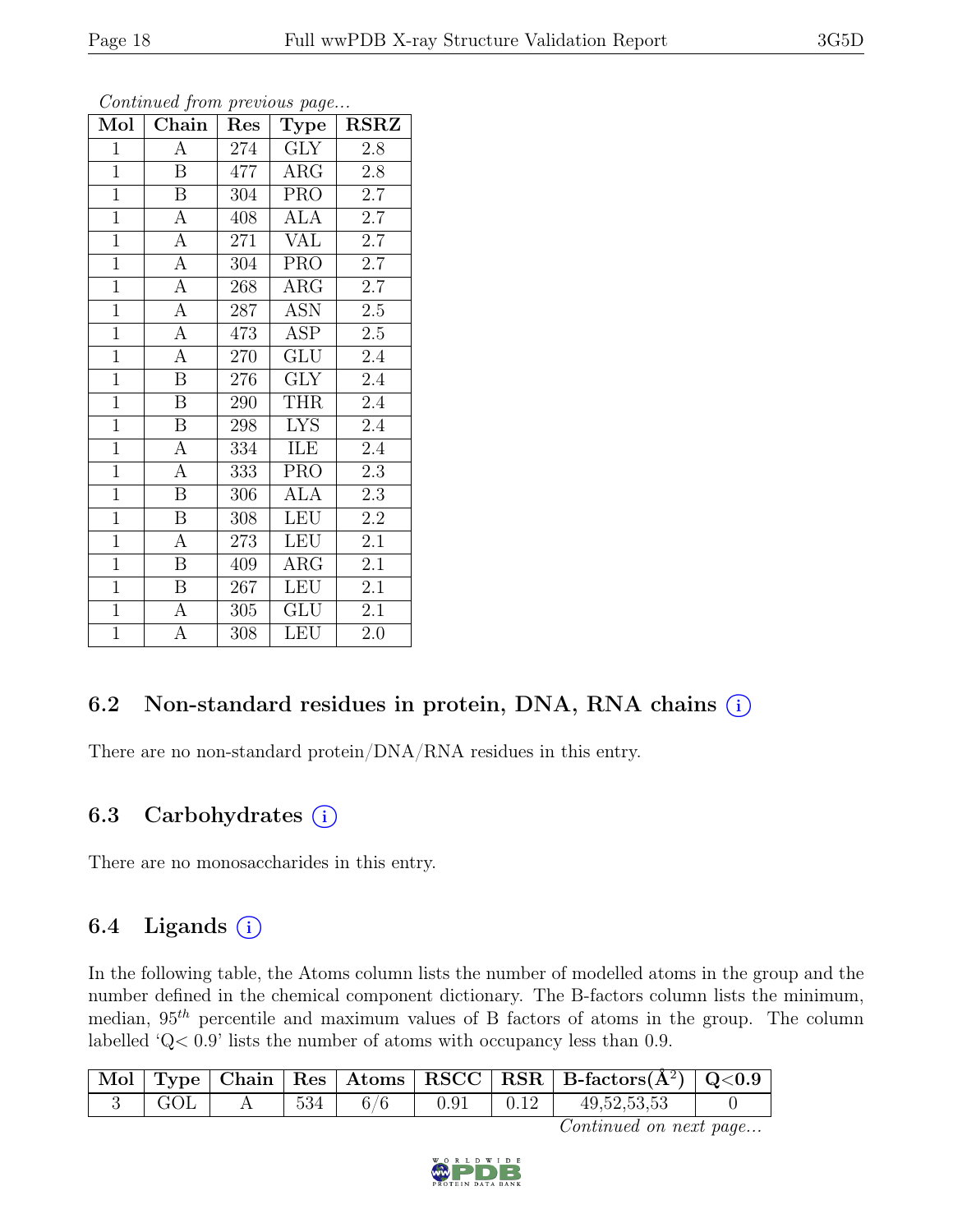Continued from previous page...

| Mol | Type  | Chain |     | $\mid$ Res $\mid$ Atoms | ${\bf RSCC}$ |      | $RSR \mid$ B-factors $(A^2)$ | Q <sub>0.9</sub> |
|-----|-------|-------|-----|-------------------------|--------------|------|------------------------------|------------------|
|     | GOL   |       | 534 | 6/6                     | $\rm 0.92$   | 0.11 | 38, 44, 45, 48               |                  |
|     | 1 N 1 |       |     | 33/33                   | 0.95         | 0.10 | 29, 35, 43, 51               |                  |
|     | 1 N 1 |       |     | 33/33                   | 0.95         | 0.12 | 25, 31, 40, 48               |                  |

The following is a graphical depiction of the model fit to experimental electron density of all instances of the Ligand of Interest. In addition, ligands with molecular weight  $> 250$  and outliers as shown on the geometry validation Tables will also be included. Each fit is shown from different orientation to approximate a three-dimensional view.